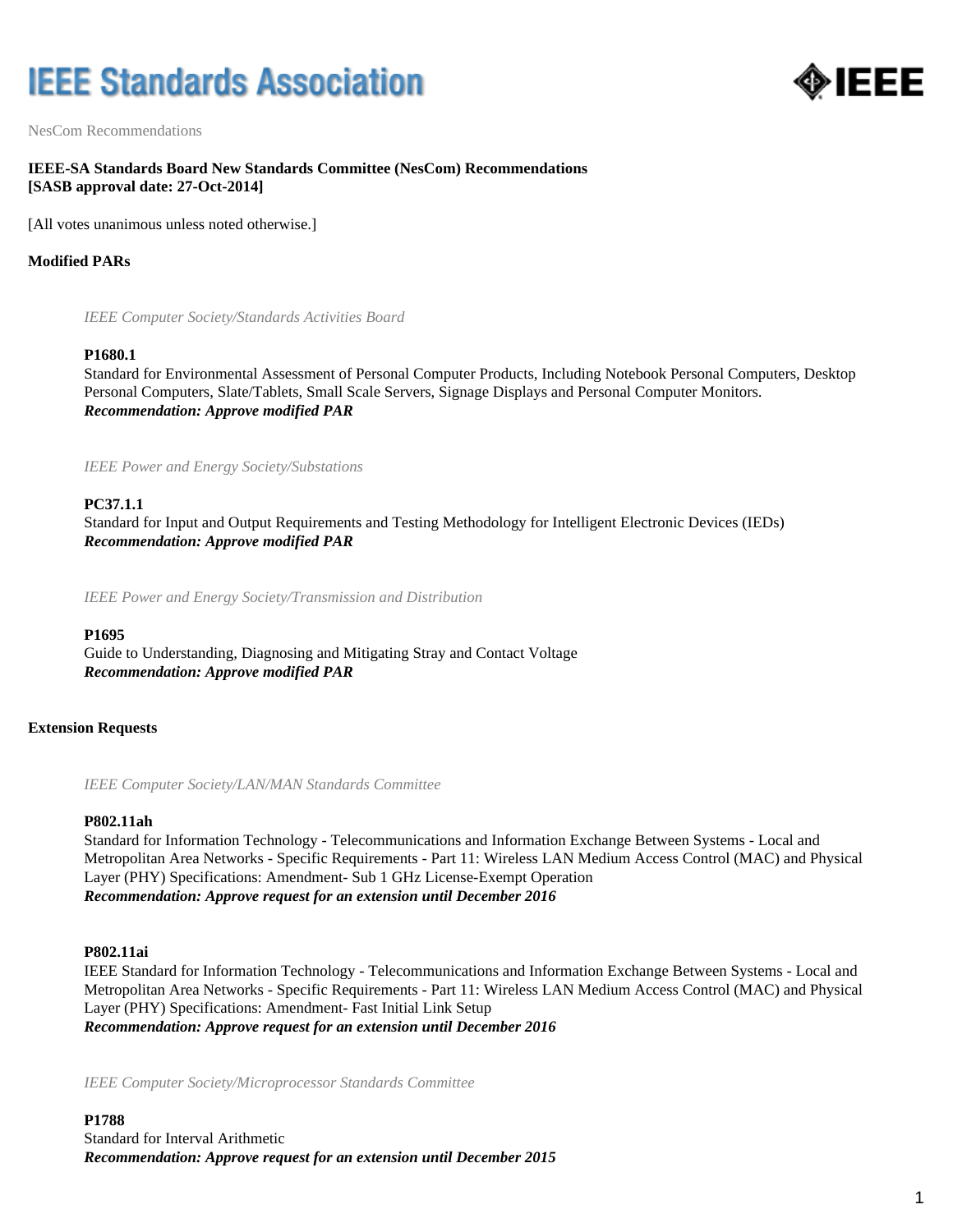*IEEE Power and Energy Society/Nuclear Power Engineering*

## **P1819**

Standard for Risk-Informed Categorization and Treatment of Electrical and Electronic Equipment at Nuclear Power Generating Stations and Other Nuclear Facilities *Recommendation: Approve request for an extension until December 2017*

*IEEE Power and Energy Society/Transmission and Distribution*

## **1695**

Trial-Use Guide for Assessing Voltages at Publicly and Privately Accessible Locations *Recommendation: Approve request for an extension until December 2016*

# **New PARs**

*IEEE Power and Energy Society/Transmission and Distribution*

#### **P1071**

Application Guide for an Engineered Restoration Program for Failed Transmission Structures *Recommendation: Approve new PAR until December 2018*

#### **P1806**

Guide for Reliability Based Placement of Overhead and Underground Switching and Overcurrent Protection Equipment *Recommendation: Conditionally approve new PAR until December 2018; contingent upon the voltage range being added to the title and/or the scope on the PAR - suggested text to add "up to and including 38 kV".*

# **PARs for the Revision of Standards**

*IEEE Computer Society/LAN/MAN Standards Committee*

**P802.3** Standard for Ethernet *Recommendation: Approve PAR for the revision of a standard until December 2018*

*IEEE Computer Society/Software & Systems Engineering Standards Committee*

#### **P982.1**

Standard for Measures of the Software Aspects of Dependability *Recommendation: Approve PAR for the revision of a standard until December 2018*

*IEEE Electromagnetic Compatibility Society/Standards Development Committee*

## **P187**

Standard Measurement Methods of Emissions from FM and Television Broadcast Receivers in the Frequency Range of 9 kHz to 40 GHz *Recommendation: Approve PAR for the revision of a standard until December 2018*

*IEEE Industry Applications Society/Petroleum & Chemical Industry*